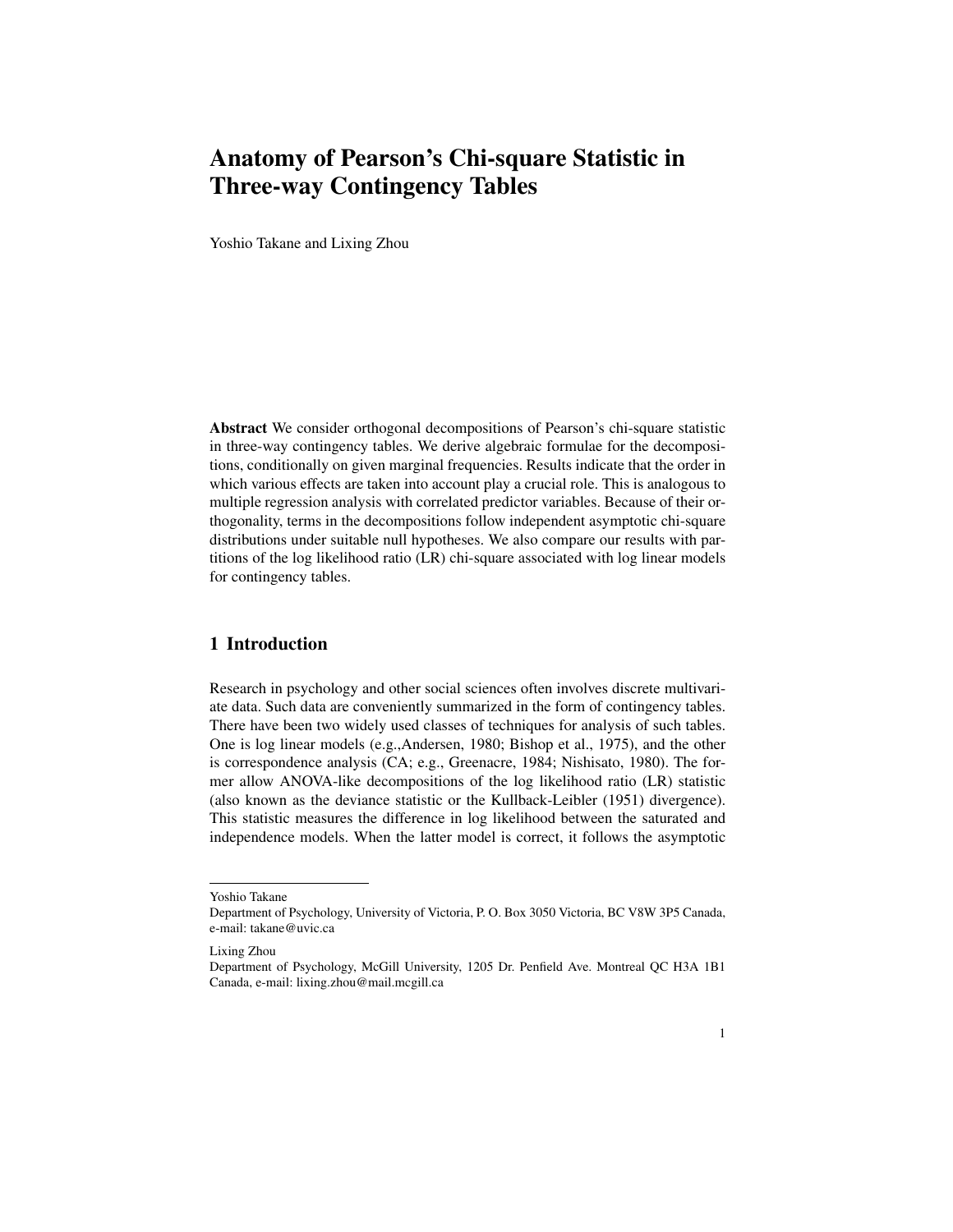chi-square distribution with degrees of freedom (df) equal to the difference in the number of parameters in the two models.

In CA, on the other hand, an emphasis is placed on graphical representations of associations between rows and columns of contingency tables. This approach typically uses PCA-like (componentwise) decompositions of Pearson's (1900) chisquare statistic, measuring essentially the same thing as the log LR chi-square statistic. In this paper, we develop ANOVA-like decompositions of Pearson's chi-square statistic, similar to those for the log LR statistic.

These decompositions are useful in constrained CA, such as canonical correspondence analysis (CCA; ter Braak, 1986) and canonical analysis with linear constraints (CALC; Böckenholt & Böckenholt, 1990), in which the total association between rows and columns of contingency tables is decomposed into what can and cannot be explained by the constraints. Different terms in the decompositions highlight different aspects of the total association. The terms in the proposed decompositions are mutually orthogonal and follow independent asymptotic chi-square distributions under suitable null hypotheses. This is in contrast with the decompositions suggested by Lancaster (1951), in which individual terms do not necessarily follow asymptotic chi-square distributions (Placket, 1962). All terms in the proposed decompositions can be obtained in closed form unlike some of the terms in the decompositions of the log LR chi-square statistic.

Takane and Jung (2009b) proposed similar decompositions of the CATANOVA *C*-statistic (Light & Margolin, 1971), which also follows an asymptotic chi-square distribution. This statistic, however, has been developed for situations in which rows and columns of contingency tables assume asymmetric roles, that is, one is the predictor, and the other is the criterion. It thus represents the overall predictability of, say, rows on columns. Pearson's chi-square statistic, on the other hand, represents a symmetric association. It may be argued, however, that a symmetric measure of association may still be useful in the predictive contexts. There are many cases in which symmetric analysis methods (those that do not distinguish between predictors and criterion variables) are used for prediction purposes. For example, canonical correlation analysis (Hotelling, 1936) and its special cases, canonical discriminant analysis (Fisher, 1936), CCA and CALC (cited above), reduced rank regression analysis (Anderson, 1951; Izenman, 1975), maximum likelihood reduced-rank GMANOVA (growth curve models; Reinsel & Velu, 1998), and the curds and whey method (Breiman & Friedman, 1997) all involve some kind of symmetric analysis. This suggests that decompositions of a symmetric measure of association, such as Pearson's chi-square statistic, may well be useful in predictive contexts.

This paper is organized as follows. Section 2 briefly reviews basic facts about Pearson's chi-square statistic and its historical development. Section 3 presents our main results, the proposed decompositions, starting from elementary two-term decompositions to full decompositions. It will be shown that the order in which various effects are taken into consideration plays a crucial role in deriving the decompositions. Section 4 compares the proposed decompositions to those for the log LR statistic recently proposed by Cheng et al. (2006). Section 5 draws conclusions.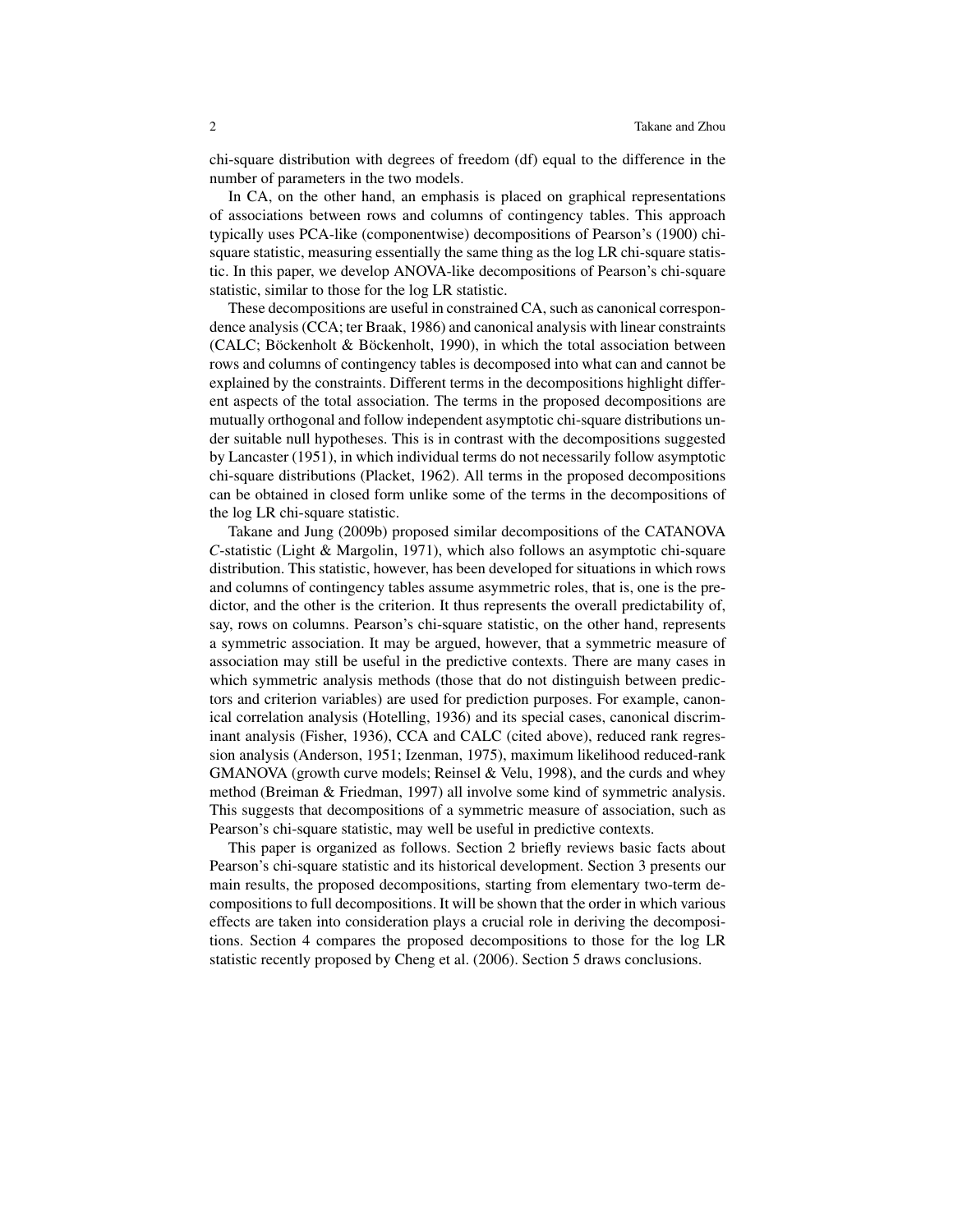#### 2 Preliminaries

We use upper-case Roman alphabets (e.g., A, B, ...) to designate variable names and the corresponding characters in italic (e.g., *A*, *B*, ...) to denote the number of categories (levels) in the variables. Categories of a variable are indexed by the corresponding lower case alphabets in italic (e.g.,  $a = 1, \dots A$ ).

Let there be *A* mutually exclusive events with known probabilities of occurrence,  $p_a$  ( $a = 1, \dots, A$ ), and let  $f_a$  ( $a = 1, \dots, A$ ) denote the observed frequency of event *a* out of *N* replicated observations. Then the following statistic

$$
\chi_A^2 = \sum_{a=1}^A \left( \frac{f_a - N p_a}{\sqrt{N p_a}} \right)^2 \tag{1}
$$

asymptotically follows the chi-square distribution with *A* df (Pearson, 1900). Here,  $N p_a$  is the expected value of  $f_a$  under the prescribed conditions. This is the generic form of Pearson's chi-square statistic, from which many special cases follow.

In one-way layouts (i.e., when there is only one categorical variable), we are typically interested in testing H<sub>0</sub> :  $p_a = p$  for all  $a (a = 1, \dots, A)$ . We estimate  $p$  by  $\hat{p} = 1/A$ . If we insert this estimate in (1), we obtain

$$
\chi_{A-1}^2 = \sum_{a=1}^A \left( \frac{f_a - N/A}{\sqrt{N/A}} \right)^2.
$$
 (2)

This statistic follows the asymptotic chi-square distribution with  $A-1$  df under H<sub>0</sub>. Note that we lose 1 df for estimating *p*. When  $A > 2$ , the above statistic can be partitioned into the sum of *A −* 1 independent chi-square variables each with 1 df. Let **g** denote the *A*-component vector of  $(f_a - N/A)/\sqrt{N/A}$  ( $a = 1, \dots, A$ ). We may transform this vector by the Helmert type of contrasts for unequal cell sizes (Irwin, 1949; Lancaster, 1949). For  $A = 3$ , this contrast matrix looks like

$$
\mathbf{T} = \begin{bmatrix} \sqrt{\frac{\hat{p}_2}{\hat{p}_1 + \hat{p}_2}} & -\sqrt{\frac{\hat{p}_1}{\hat{p}_1 + \hat{p}_2}} & 0\\ \sqrt{\frac{\hat{p}_3 \hat{p}_1}{(\hat{p}_1 + \hat{p}_2)(\hat{p}_1 + \hat{p}_2 + \hat{p}_3)}} & \sqrt{\frac{\hat{p}_3 \hat{p}_2}{(\hat{p}_1 + \hat{p}_2)(\hat{p}_1 + \hat{p}_2 + \hat{p}_3)}} - \sqrt{\frac{\hat{p}_1 + \hat{p}_2}{\hat{p}_1 + \hat{p}_2 + \hat{p}_3}} \end{bmatrix},
$$
(3)

where  $\hat{p}_a = f_a/N$ . Define

$$
\mathbf{h} = \mathbf{T}'\mathbf{g}.\tag{4}
$$

Then each of the *A−*1 elements of h asymptotically follows the independent standard normal distribution under H<sub>0</sub>, whose sum of squares (i.e., **h'h**) asymptotically follows the chi-square distribution with  $A-1$  df under H<sub>0</sub>. Note that **T** is not unique. It can be any columnwise orthogonal matrix with one additional requirement that it is also orthogonal to the vector with the square root of  $\hat{p}_a$  as the *a*-th element for  $a = 1, \dots, A$ . It can be easily verified that  $T'T = I_{A-1}$ , and that  $T' \hat{p} = 0$  for T defined in (3), where  $\hat{\mathbf{p}} = (\sqrt{\hat{p}_1}, \cdots, \sqrt{\hat{p}_A})'$ .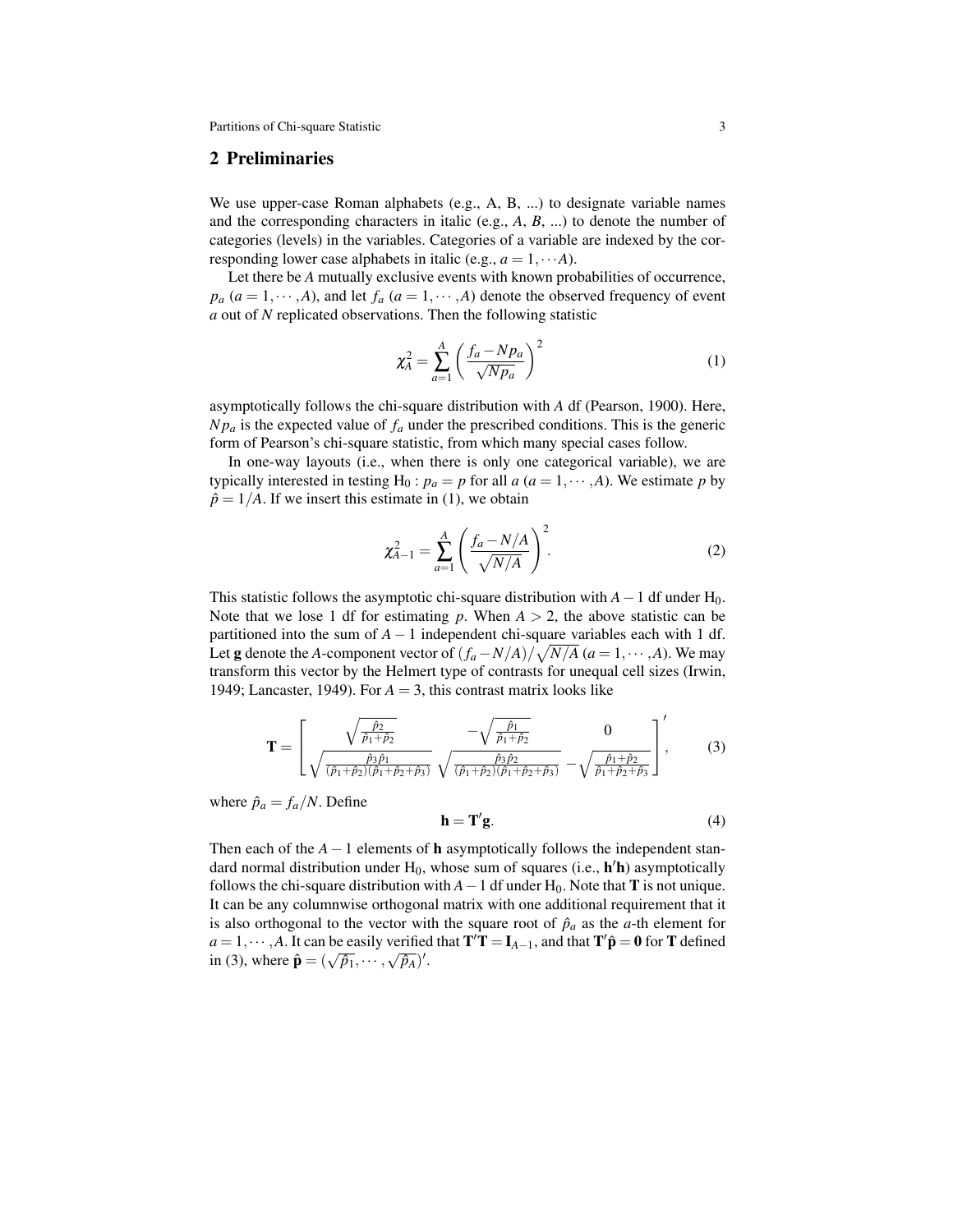In two-way layouts, we assume that there is another variable B with *B* categories. Let *fba* denote the observed frequency of category *b* of variable B and category *a* of variable A. Let  $f_{ba}$  be arranged in a *B* by *A* contingency table **F**. We are typically interested in testing the independence between the rows and columns of F, i.e.,  $H_0$ :  $p_{ba} = p_b p_a$ , where  $p_{ba}$  is the joint probability of row *b* and column *a*, and  $p_b$  and  $p_a$  are the marginal probabilities of row *b* and column *a*, respectively. Let  $\hat{p}_b = \sum_a f_{ba} / N$  and  $\hat{p}_a = \sum_b f_{ba} / N$  denote the estimates of  $p_b$  and  $p_a$ , and define

$$
\chi_{(B-1)(A-1)}^2 = \sum_{b=1}^B \sum_{a=1}^A \left( \frac{f_{ba} - N \hat{p}_b \hat{p}_a}{\sqrt{N \hat{p}_b \hat{p}_a}} \right)^2.
$$
 (5)

This statistic represents the total association (or the departure from independence) between the rows and columns of F. It is sometimes referred to as the A by B interaction and is denoted as  $\chi^2(AB)$ . It follows the asymptotic chi-square distribution with  $(B-1)(A-1)$  df under H<sub>0</sub>. As before, it can be decomposed into the sum of  $(B-1)(A-1)$  independent chi-square variables each with 1 df when  $B > 2$ and/or  $A > 2$ . Let G represent the *B* by *A* matrix whose *ba*-th element is equal to  $(f_{ba} - N\hat{p}_b\hat{p}_a)/\sqrt{N\hat{p}_b\hat{p}_a}$ . We then pre- and postmultiply G by something analogous to **T**<sup> $\prime$ </sup> and **T** defined in (3). The resultant matrix has  $(B-1)(A-1)$  independent asymptotically standard normal variables under  $H_0$ , whose sum of squares follows the asymptotic chi-square distribution with  $(B-1)(A-1)$  df.

It will be handy to have a matrix representation of the chi-square statistic given above. Let K and L denote the diagonal matrices whose diagonal elements are the row and the column totals of **F**, and let  $Q_{1/K} = I_B - I_B I'_B K/N$ , where  $I_B$  is the *B*-element vector of ones. Then, G can be expressed in terms of F by

$$
G = \sqrt{N}K^{-1}Q'_{1/K}FL^{-1} = \sqrt{N}Q_{1/K}K^{-1}FL^{-1}.
$$
 (6)

The  $\chi^2_{(B-1)(A-1)}$  can then be rewritten as

$$
\chi^2_{(B-1)(A-1)} = \text{tr}(\mathbf{G}'\mathbf{KGL}) = \text{SS}(\mathbf{G})_{K,L}.\tag{7}
$$

In three-way layouts, we take into account a third variable C with *C* categories. Let *fcba* denote the observed frequency of category *c* of variable C, category *b* of variable B, and category *a* of variable A, and define

$$
\chi_{CBA-C-B-A+2}^{2} = \sum_{c=1}^{C} \sum_{b=1}^{B} \sum_{a=1}^{A} \left( \frac{f_{cba} - N\hat{p}_c \hat{p}_b \hat{p}_a}{\sqrt{N\hat{p}_c \hat{p}_b \hat{p}_a}} \right)^2.
$$
(8)

This statistic represents the departure from independence among the three categorical variables. Under the independence hypothesis (i.e.,  $H_0: p_{cba} = p_c p_b p_a$ ), this statistic follows the asymptotic chi-square distribution with *CBA−C−B−A*+2 df, which are always larger than 1. Consequently it can always be decomposed into the sum of *CBA−C −B−A*+2 independent chi-square variables each with 1 df.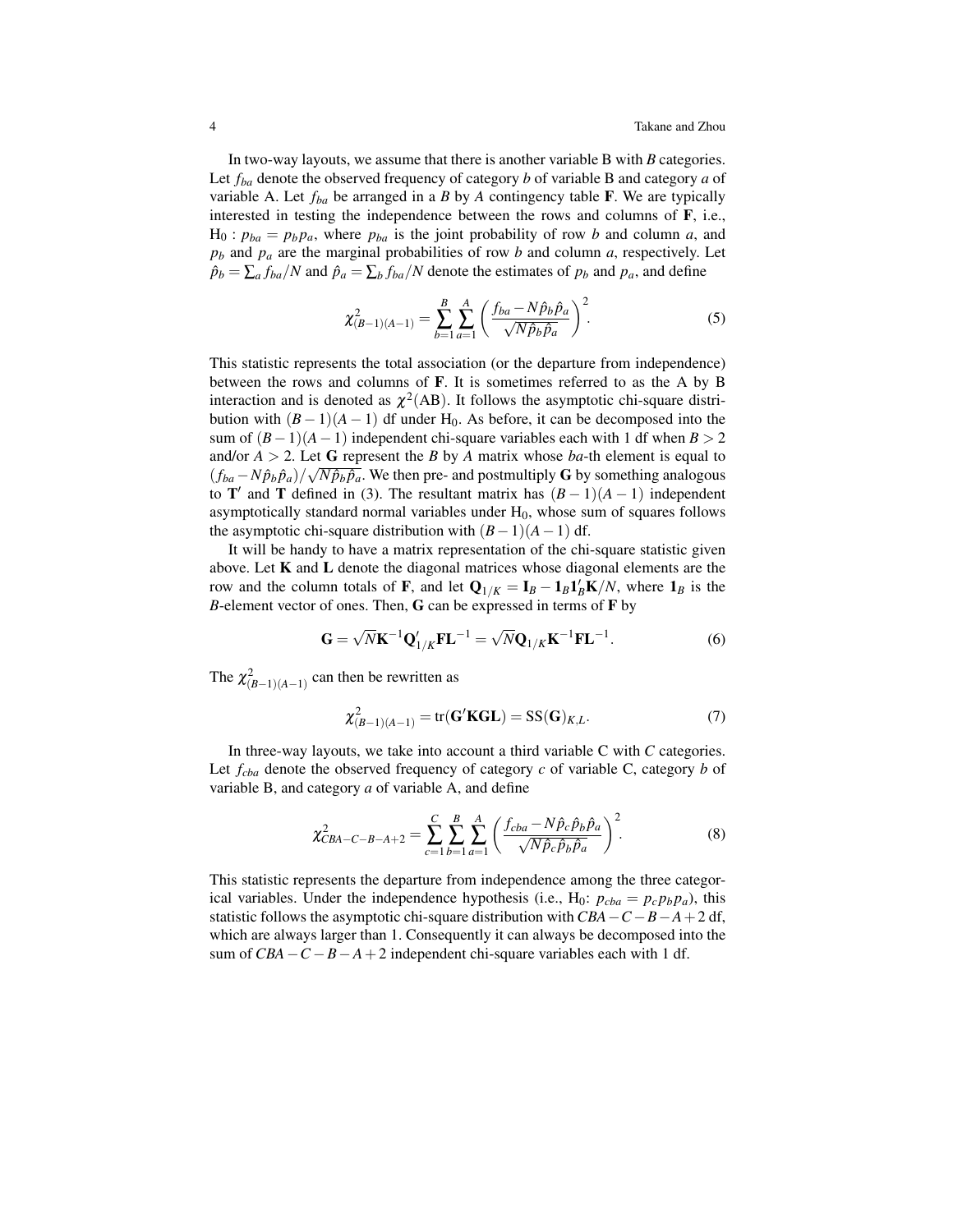As in the case of two-way layouts, we can express the above chi-square in matrix notation. We first arrange a three-way table into a two-way format by factorially combining two of the three variables. Suppose that variables B and C are combined to form row categories. (Which two variables we choose to combine makes no difference for our immediate purpose. Note, however, that this will have a rather grave impact on the decompositions of Pearson's chi-square statistic that follow.) We may then take categories of A as columns. Suppose further that the row categories are ordered in such a way that the index for B categories moves fastest. (See Table 1 below for an example.) Let **F** denote the two-way table thus constructed. Let  $K = D_C \otimes D_B$ , where  $D_C$  and  $D_B$  are diagonal matrices with marginal frequencies of categories of variables C and B, and  $\otimes$  indicates a Kronecker product. Let  $\mathbf{L} = \mathbf{D}_A$  denote the diagonal matrix of column totals of  $\bf{F}$ , and define

$$
\mathbf{G} = N\mathbf{K}^{-1}(\mathbf{F} - \mathbf{K}\mathbf{1}_{CB}\mathbf{1}'_{A}\mathbf{L}/N^{2})\mathbf{L}^{-1}.
$$
 (9)

Then

$$
\chi_{CBA-C-B-A+2}^2 = \text{tr}(\mathbf{G}'\mathbf{KGL}) = \text{SS}(\mathbf{G})_{K,L}.\tag{10}
$$

Consider, as an example, the three-way contingency table given in Table 1. This is a 2 by 2 by 2 table arranged in a 4 by 2 two-way format according to the prescription given above. This is a famous data set used by Snedecor (1958) to illustrate the differences in the notion of the three-way interaction effect in a three-way contingency table given by several prominent statisticians, including Bartlett (1935), Mood (1950), and Lancaster (1951). According to Cheng et al. (2006), however, all of them made crucial mistakes in conceptualizing the three-way interaction effect. We are going to use this same data set to demonstrate our proposed decompositions of Pearson's chi-square statistic (Section 3) and compare them with those of the log LR statistic (Section 4). For the moment, however, we are satisfied with only calculating  $\chi^2$  for this data set using the formula given in (8) or (10). This value turns out to be 131.99.

Table 1 A three-way contingency table arranged in two-way format

|               |                |     |        | $A_1$ $A_2$ Total |
|---------------|----------------|-----|--------|-------------------|
| $C_1$ $B_1$   |                |     | 79 177 | 256               |
|               | B٠             |     | 62 121 | 183               |
| $C_2$ $B_1$   |                | -73 | -81    | 154               |
|               | B <sub>2</sub> | 168 | -75    | 243               |
| Total 382 454 |                |     |        | 836               |

The  $\chi^2$  for this table reflects the joint effects of four sources, the A by B, A by C, B by C, and A by B by C interaction effects with the main effects of the three variables A, B, and C being eliminated by their marginal probabilities. Thus,  $\chi^2$  may also be written as  $\chi^2$ (AB,AC,BC,ABC). Note, however, that these four effects are usually not mutually orthogonal due to unequal marginal frequencies,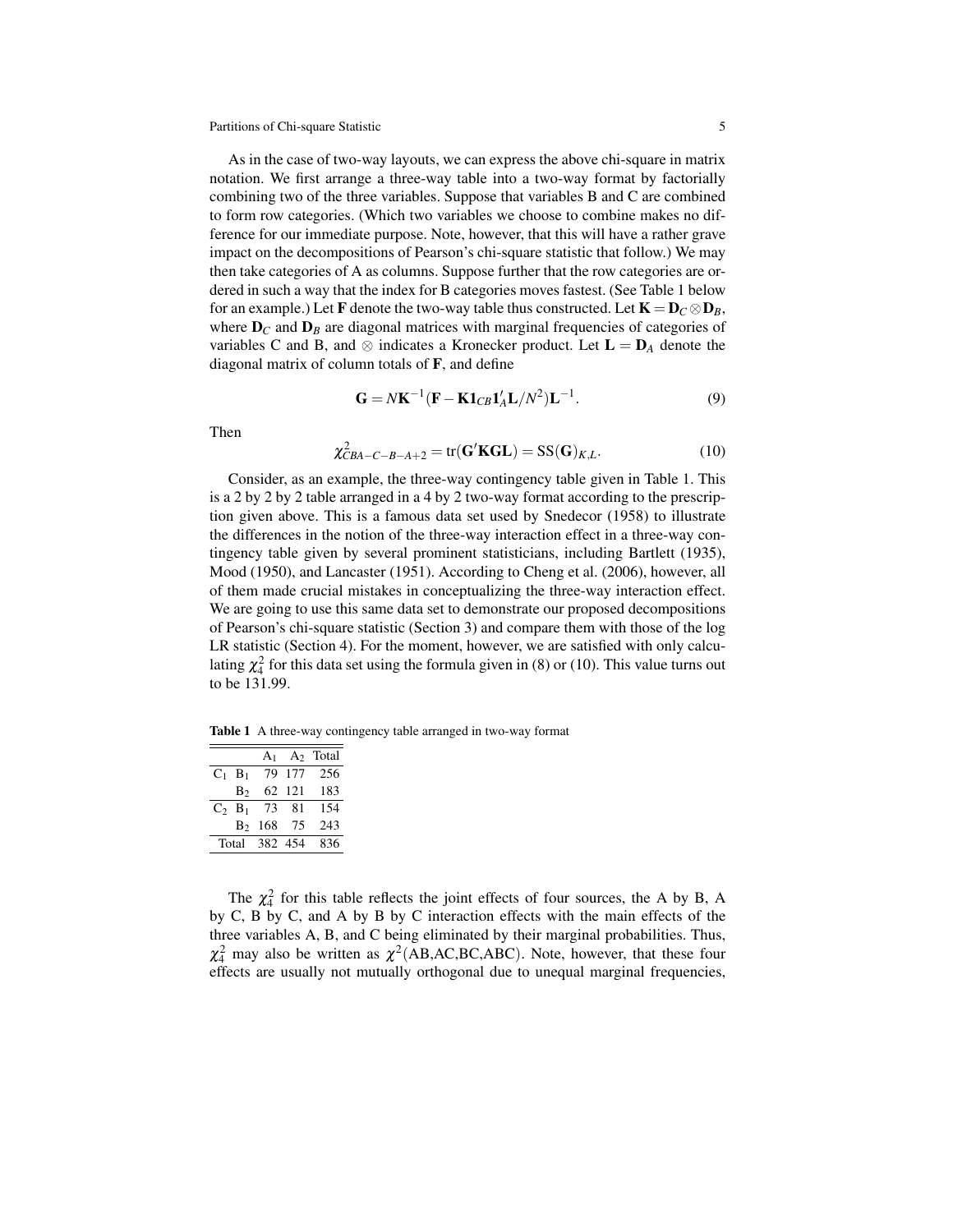and consequently their joint effects cannot be obtained by their sum. In this paper, we develop systematic ways of orthogonalizing these effects to make them additive.

## 3 The Proposed Decompositions

In order to derive proper decompositions of Pearson's chi-square statistic for a threeway contingency table, its reduction to a two-way table seems essential. Table 1 shows one way of reduction. There are two other ways of reducing a three-way table into two, depending on which two of the three variables are combined to create a new variable. In Table 1, B and C were combined, but A and B, and A and C could likewise be combined. Generally, different decompositions result, depending on which reduction method is employed. In this section we start with the reduction method used in Table 1, and then expand our view to other situations.

If we look at Table 1 as purely a two-way table, we notice that the total association in this table excludes certain effects in the chi-square statistic for the original three-way table. The independence model for Table 1 implies that the expected cell frequency is estimated by  $N\hat{p}_{cb}\hat{p}_a$ , where  $\hat{p}_{ba}$  is the estimate of the joint marginal probability of category *c* of variable C and category *b* of variable B. Following (5), Pearson's chi-square statistic representing the association between the rows and columns of Table 1 is given by

$$
\chi^2_{(CB-1)(A-1)} = \sum_{cb=1}^{CB} \sum_{a=1}^{A} \left( \frac{f_{bca} - N\hat{p}_{cb}\hat{p}_a}{\sqrt{N\hat{p}_{cb}\hat{p}_a}} \right)^2.
$$
 (11)

This is obviously different from (8), which further assumes  $\hat{p}_{cb} = \hat{p}_c \hat{p}_b$ .

How can we account for the difference? As noted toward the end of the previous section,  $\chi^2_{CBA-C-B-A+2}$  reflects the joint effects of the AB, AC, BC, and ABC inter-*CBA−C−B−A*+2 actions, and thus it may be written as  $\chi^2$ (AB,AC,BC,ABC). The  $\chi^2_{(CB-1)(A-1)}$ , on the other hand, reflects the joint effects of the AB, AC, and ABC interactions (i.e.,  $\chi^2_{(CB-1)(A-1)} = \chi^2(AB, AC, ABC)$ ) with the BC interaction effect excluded as the marginal effect of the rows of the table. The difference then must be due to the BC interaction effect. More specifically, we call this effect the BC interaction eliminating the joint effects of the AB, AC, and ABC interactions because it represents the portion of the AB,AC,BC,ABC effects left unaccounted for by AB,AC,ABC. This effect is denoted by BC*|*AB,AC,ABC, where the variables listed on the right of "*|*" indicate those eliminated from the effect listed on the left. The size of this effect is found by the difference between the two chi-squares, i.e.,

$$
\chi^2(\text{BC}|AB, AC, ABC) = \chi^2(\text{AB}, AC, BC, ABC) - \chi^2(\text{AB}, AC, ABC). \tag{12}
$$

An equivalent way of looking at the above equation is that AB,AC,BC,ABC is decomposed into the sum of the effects of AB,AC,ABC and BC*|*AB,AC,ABC, that is,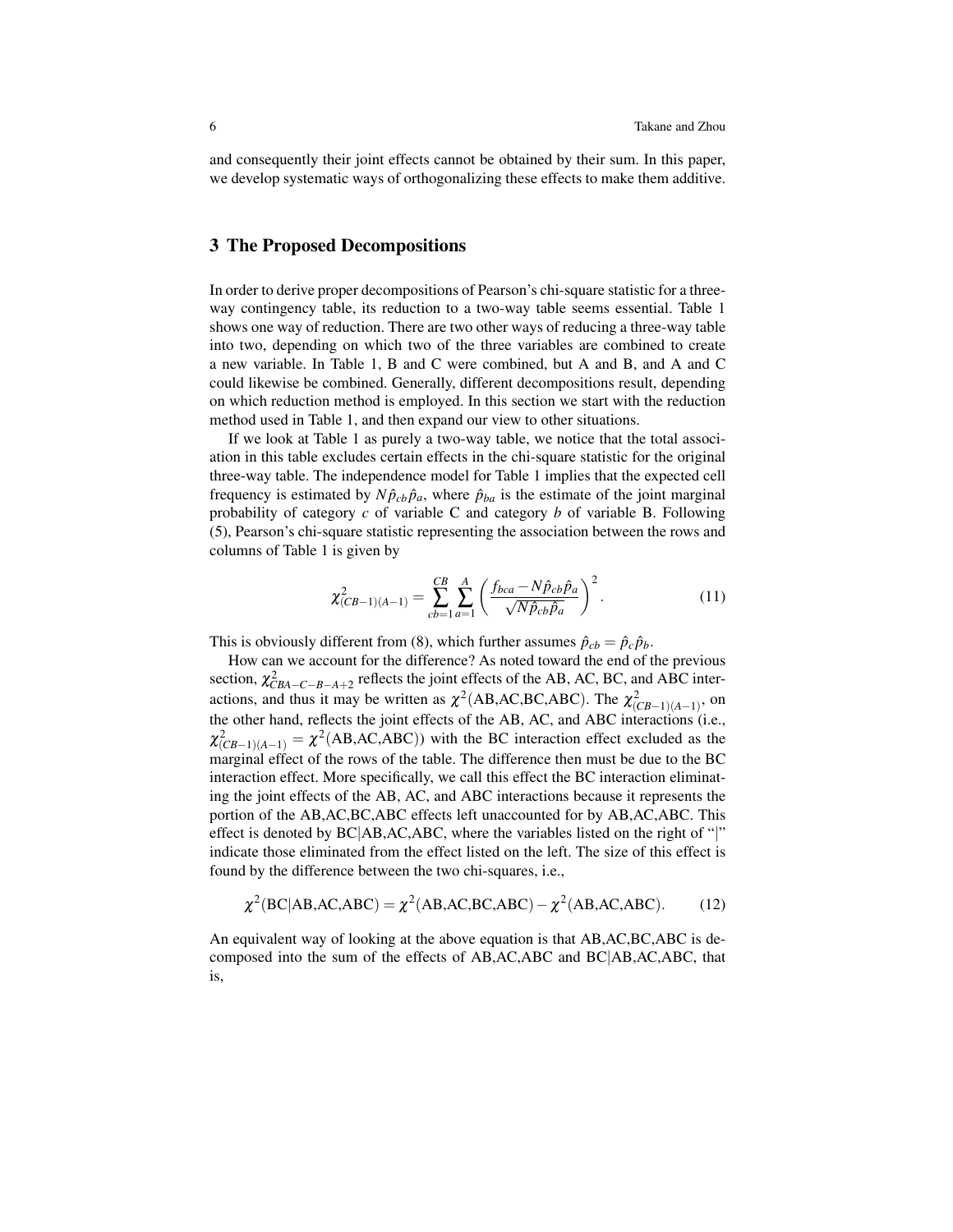$$
\chi^2(AB, AC, BC, ABC) = \chi^2(AB, AC, ABC) + \chi^2(AB|AC, BC, ABC). \tag{13}
$$

For Table 1, we find  $\chi_3^2(AB, AC, ABC) = 86.99$ , so that  $\chi_1^2(BC|AB, AC, ABC) =$ 131*.*99*−*86*.*99 = 45*.*00.

If  $\chi^2(BC|AB, AC, ABC)$  has more than 1 df, it may be further decomposed into the sum of the effects each with 1 df. In the present case, it has only 1 df, so that no further decompositions are applicable. The  $\chi^2(AB, AC, ABC)$ , on the other hand, has 3 df, which invites further decompositions. There are a number of (in fact, infinitely many) possible decompositions. For example, we may use the Helmert type of contrasts, as before, to decompose this chi-square. However, then each component  $\chi^2$ may be empirically less meaningful. We therefore focus on the decompositions that reflect the factorial structure among the rows of Table 1. This means that we are decomposing  $\chi^2$ (AB,AC,ABC) into separate effects of AB, AC, and ABC interactions. The problem is that these effects are usually not orthogonal to each other, and consequently must be orthogonalized to derive additive decompositions of the chisquare. As has been alluded to earlier, the order in which they are taken into account will have a crucial effect in this orthogonalization process. There are six possible ways of ordering three effects. We may, however, cut down this number by considering only those orderings in which lower-order interactions are always considered prior to higher-order interactions. We are then left with only two possibilities. One is in which AB is considered first, then AC, and then ABC, and the other is in which AC is considered first, then AB, and then ABC.

When we add a new effect, we only add its unique effect. For example, when we add AC in the first situation described above, we add only the portion of the AC not already explained by AB. This effect, called AC eliminating AB, is orthogonal to AB, and is denoted as AC*|*AB. The effect of AB considered first, on the other hand, ignores all other effects (AC and ABC), and is simply written as AB. The ABC effect considered last eliminates both AB and AC, and is written as ABC*|*AB,AC. In general, the effect taken into account first ignores all other effects, the effect considered last eliminates all other effects, and the effect taken into account in-between eliminates all the effects considered earlier, but ignores all the effects considered later. How to calculate the chi-square for these effects will be described shortly.

The two possible orderings of AB, AC, and ABC suggested above give rise to two orthogonal decompositions of the joint effects of AB, AC, and ABC. Symbolically, this is written as

$$
\chi^2(AB, AC, ABC) = \chi^2(AB) + \chi^2(AC|AB) + \chi^2(ABC|AB, AC)
$$
 (14)

$$
= \chi^2(AC) + \chi^2(AB|AC) + \chi^2(ABC|AB,AC).
$$
 (15)

Combining (13) and (14), we obtain the first decomposition of AB,AC,BC,ABC.

Decomposition (i):

$$
\chi^2(AB, AC, BC, ABC) = \chi^2(AB)
$$
  
+ 
$$
\chi^2(AC|AB) + \chi^2(ABC|AB, AC) + \chi^2(BC|AB, AC, ABC).
$$
 (16)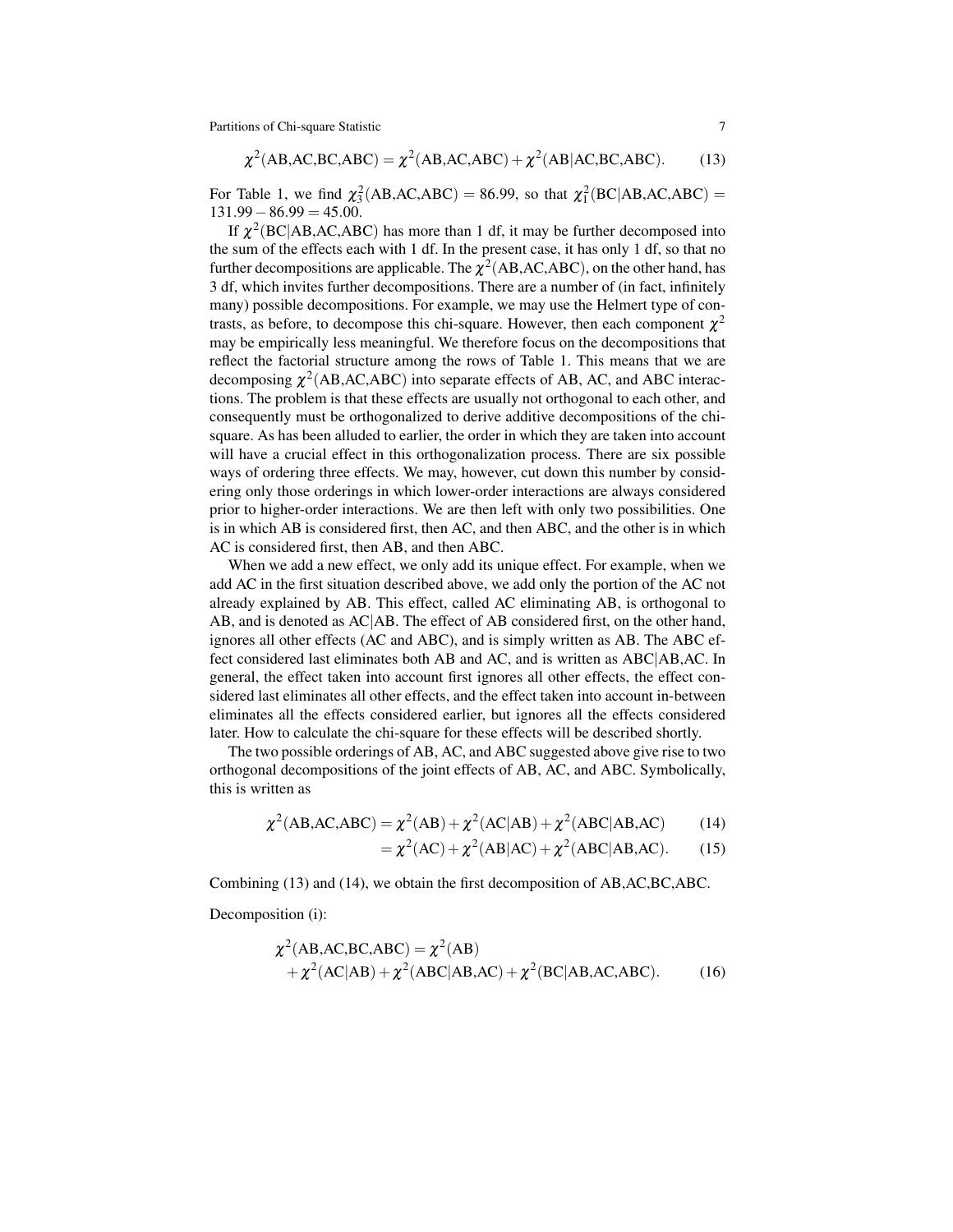Combining (13) and (15), we obtain the second decomposition of AB,AC,BC,ABC.

Decomposition (ii):

$$
\chi^2(AB, AC, BC, ABC) = \chi^2(AC)
$$
  
+  $\chi^2(AB|AC) + \chi^2(ABC|AB, AC) + \chi^2(BC|AB, AC, ABC).$  (17)

The  $\chi^2(AB)$ ,  $\chi^2(AC|AB)$ , and  $\chi^2(ABC|AB,AC)$  are calculated as follows. We first set up contrast vectors,

$$
\mathbf{t}_1 = \begin{pmatrix} 1 \\ -1 \\ 1 \\ -1 \end{pmatrix}, \quad \mathbf{t}_2 = \begin{pmatrix} 1 \\ 1 \\ -1 \\ -1 \end{pmatrix}, \text{ and } \mathbf{t}_3 = \begin{pmatrix} 1 \\ -1 \\ -1 \\ 1 \end{pmatrix}.
$$
 (18)

The  $t_1$  represents the main effect of B among the rows of Table 1. When it is used as a linear constraint on the rows, it captures the portion of the association between the rows and columns that can be explained by the main effect of B, which is called the AB interaction effect. Similarly,  $t_2$  captures the AC interaction effect, and  $t_3$ captures the ABC interaction effect. Note that these contrast vectors assume that there are only two categories in all three variables. We will need more than one contrast to represent each of these effects if there are more than two levels in some of the variables. For example, if  $B = 3$ ,  $t_1$  will be a matrix like

$$
\mathbf{t}_1 = \begin{bmatrix} 1 & 1 \\ -1 & 1 \\ 0 & -2 \\ 1 & 1 \\ -1 & 1 \\ 0 & -2 \end{bmatrix} . \tag{19}
$$

Note also that if we want to decompose the effects of AB,AC,ABC differently, for example, if AB, AC, ABC is decomposed into AB within  $C_1$ , AB within  $C_2$ , and AC,  $t_1$ ,  $t_2$ , and  $t_3$  would be:

$$
\mathbf{t}_1 = \begin{pmatrix} 1 \\ -1 \\ 0 \\ 0 \end{pmatrix}, \quad \mathbf{t}_2 = \begin{pmatrix} 0 \\ 0 \\ 1 \\ -1 \end{pmatrix}, \text{ and } \mathbf{t}_3 = \begin{pmatrix} 1 \\ 1 \\ -1 \\ -1 \end{pmatrix}. \tag{20}
$$

The following computations use  $t_1$ ,  $t_2$ , and  $t_3$  defined in (18). The  $\chi^2$  due to the AB interaction ignoring all other effects (AC and ABC) is calculated by first defining

$$
\mathbf{H} = \sqrt{N} \mathbf{P}_{Q_{1/K}t_1} \mathbf{K}^{-1} \mathbf{F} \mathbf{L}^{-1},\tag{21}
$$

where

$$
\mathbf{P}_{Q_{1/K}t_1/K} = \mathbf{Q}_{1/K}\mathbf{t}_1(\mathbf{t}_1'\mathbf{Q}_{1/K}'\mathbf{K}\mathbf{t}_1)^{-1}\mathbf{t}_1'\mathbf{Q}_{1/K}'\mathbf{K}
$$
(22)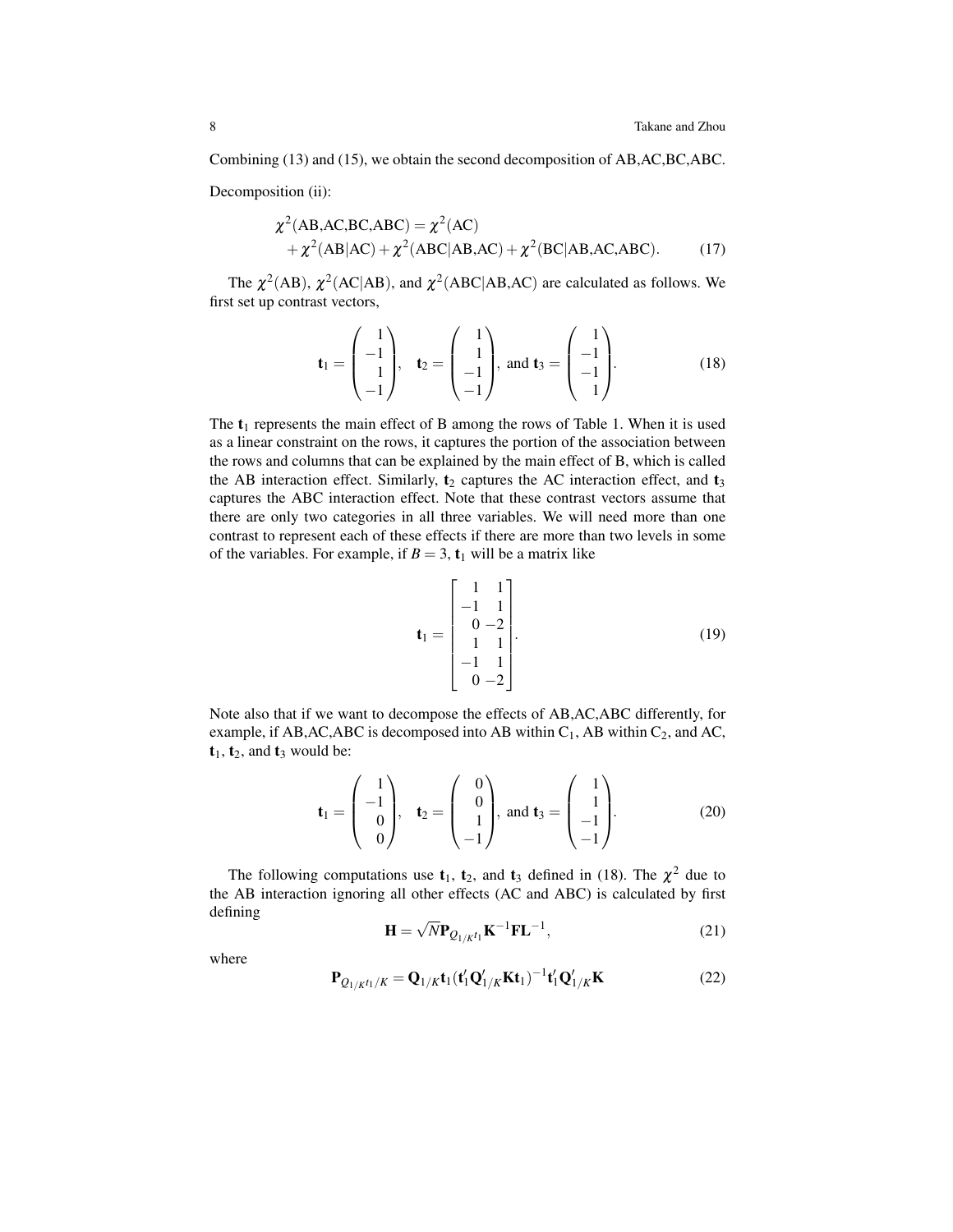is the projector onto  $Sp({\bf Q}_{1/K}{\bf t}_1)$  (the space spanned by  ${\bf Q}_{1/K}{\bf t}_1$ ) along  $Ker({\bf t}'_1{\bf Q}'_{1/K}{\bf K})$ (the space spanned by all vectors **y** such that  $y'Q_{1/K}t_1 = 0$ ). Recall that *N* is the total sample size,  $K$  and  $L$  are diagonal matrices of row and column totals of  $F$ , respectively, and  $Q_{1/K} = I - 11'K/N$ , where 1 is the *CB*-element vector of ones. Note that  ${\bf Q}'_{1/K} {\bf K} = {\bf Q}'_{1/K} {\bf K} {\bf Q}_{1/K}$ . We then calculate

$$
\chi^2(\mathbf{H}) = \text{SS}(\mathbf{H})_{K,L}.\tag{23}
$$

This value turns out to be  $24.10(1)$  for the data in Table 1 (the value in parentheses indicates the df). The  $\chi^2(\mathbf{H})$  is equal to the chi-square representing the total association in the marginal two-way table obtained by collapsing the three-way table across the levels of C.

The  $\chi^2$ (AC|AB) (the AC interaction eliminating AB, but ignoring ABC) is calculated as follows: Let  $T_1 = [1, t_1]$ , and define  $Q_{T_1/K}$  similarly to  $Q_{1/K}$  above, that is,

$$
\mathbf{Q}_{T_1/K} = \mathbf{I} - \mathbf{T}_1 (\mathbf{T}_1' \mathbf{K} \mathbf{T}_1)^{-1} \mathbf{T}_1' \mathbf{K}.
$$
 (24)

Then, define

$$
\mathbf{P}_{Q_{T_1/K}\mathbf{t}_2/K} = \mathbf{Q}_{T_1/K}\mathbf{t}_2(\mathbf{t}_2'\mathbf{Q}_{T_1/K}'\mathbf{K}\mathbf{t}_2)^{-1}\mathbf{t}_2'\mathbf{Q}_{T_1/K}'\mathbf{K},\tag{25}
$$

and

$$
\mathbf{E} = \sqrt{N} \mathbf{P}_{Q_{T_1/K} \mathbf{t}_2/K} \mathbf{K}^{-1} \mathbf{F} \mathbf{L}^{-1}.
$$
 (26)

Again, note that  $Q'_{T_1/K}K = Q'_{T_1/K}KQ_{T_1/K}$ , and that  $P_{Q_{T_1/K}t_2/K}$  is the projector onto  $Sp({\bf Q}_{T_1/K}{\bf t}_2)$  along  $\text{Ker}({\bf t}_2'{\bf Q}_{T_1/K}'{\bf K}).$  Finally,

$$
\chi^2(\mathbf{E}) = \text{SS}(\mathbf{E})_{K,L}.\tag{27}
$$

This value is found to be  $55.83(1)$  for the data in Table 1. (There are other ways to calculate this quantity. See (37) and (38) in Takane and Jung (2009b).)

The  $\chi^2$ (ABC|AB,AC) (the ABC interaction eliminating both AB and AC) is calculated as follows: First let  $T_{12} = [1, t_1, t_2]$ , and define  $Q_{T_{12}/K} = I - T_{12}(T'_{12}KT_{12})^{-1}$  $\times$  **T**<sup>'</sup><sub>12</sub>**K**. Then, define

$$
\mathbf{P}_{Q_{T_{12}/K}\mathbf{t}_3/K} = \mathbf{Q}_{T_{12}/K}\mathbf{t}_3(\mathbf{t}_3'\mathbf{Q}_{T_{12}/K}'\mathbf{K}\mathbf{t}_3)^{-1}\mathbf{t}_3'\mathbf{Q}_{T_{12}/K}'\mathbf{K},\tag{28}
$$

and

$$
\mathbf{J} = \sqrt{N} \mathbf{P}_{Q_{T_{12}/K} \mathbf{t}_3/K} \mathbf{K}^{-1} \mathbf{F} \mathbf{L}^{-1}.
$$
 (29)

Note that  $Q'_{T_{12}/K}$ **K** =  $Q'_{T_{12}/K}$ **K** $Q_{T_{12}/K}$ , and that  $P_{Q_{T_{12}/K}t_3/K}$  is the projector onto  $Sp({\bf Q}_{T_{12}/K}{\bf t}_3)$  along  $Ker({\bf t}'_3{\bf Q}'_{T_{12}/K}{\bf K})$ . Finally,

$$
\chi^2(\mathbf{J}) = \text{SS}(\mathbf{J})_{K,L}.\tag{30}
$$

This value turns out to be 7.06(1) for the data in Table 1. Takane and Jung (2009b) showed that J above can also be calculated by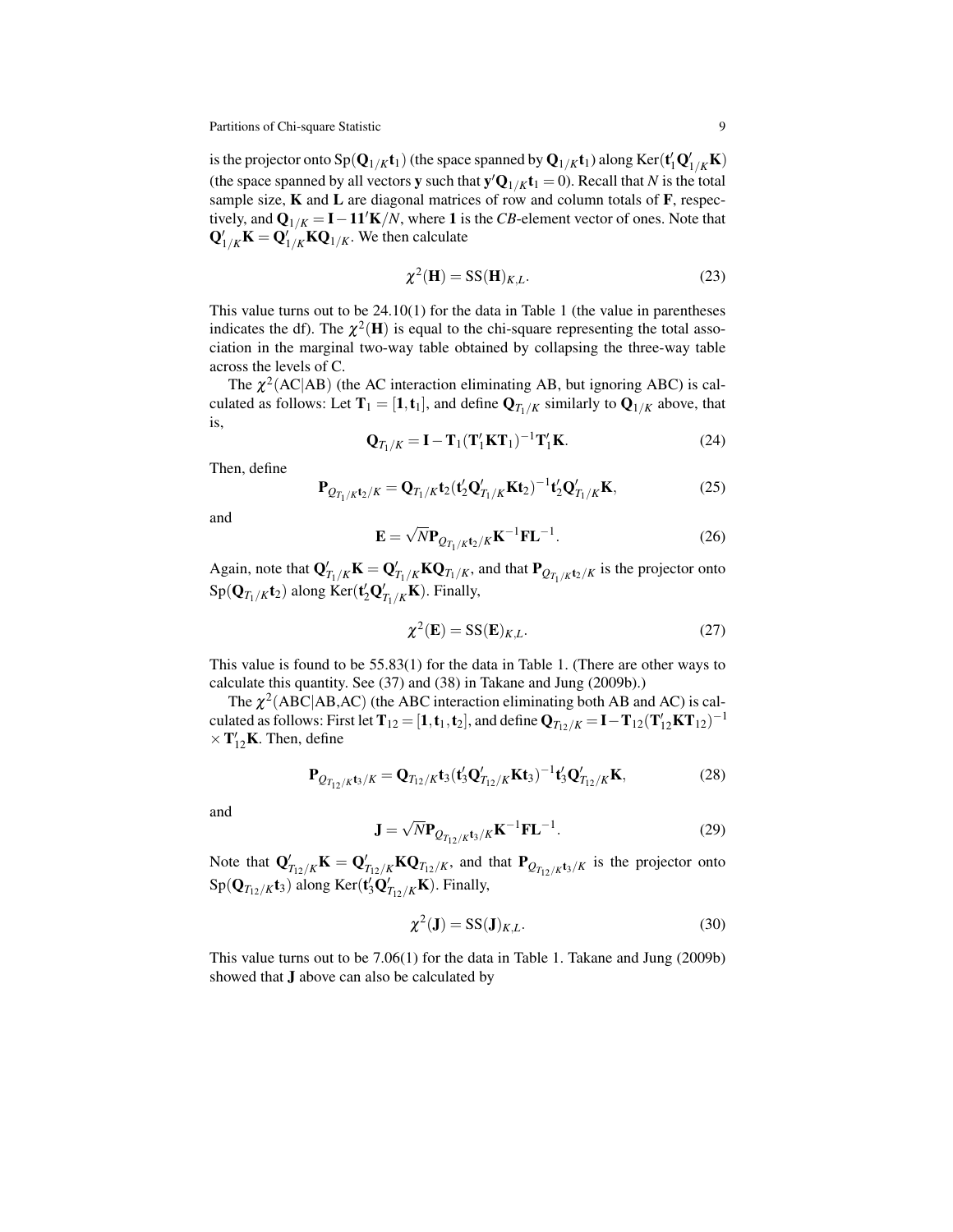$$
\mathbf{J} = \sqrt{N} \mathbf{K}^{-1} \mathbf{t}_3 (\mathbf{t}_3' \mathbf{K}^{-1} \mathbf{t}_3)^{-1} \mathbf{t}_3' \mathbf{K}^{-1} \mathbf{F} \mathbf{L}^{-1},
$$
(31)

which is somewhat simpler.

It can be easily verified that  $24.10(1)$ ,  $55.83(1)$ , and  $7.06(1)$  add up to  $86.99(3)$ calculated previously. The  $\chi^2$ (AC) and  $\chi^2$ (AB|AC) can be calculated similarly to the above. It turns out that the former is  $68.66(1)$ , and the latter is  $11.27(1)$ . These and 7.06(1) for the ABC interaction again add up to 86.99(3). So there are indeed two alternative decompositions of  $\chi^2(AB, AC, ABC)$  depending on whether AB or AC is taken into account first. Corresponding to the two decompositions of AB,AC,ABC, there are two decompositions of  $\chi^2$ (AB,AC,BC,ABC), as stated in (16) and (17).

As remarked earlier, there are two other possible arrangements of a three-way table into two. In Table 1, variables B and C were combined to form rows of the table. We may have also combined A and B, or A and C. In either case, the remaining variable constitutes the columns. Each of these two cases gives rise to two different decompositions of AB,AC,BC,ABC analogous to those given in (16) and (17).

Let us start with the case in which A and B are combined. In this case, (13) will become:

$$
\chi^2(AB, AC, BC, ABC) = \chi^2(AC, BC, ABC) + \chi^2(AB|AC, BC, ABC),
$$
 (32)

and  $(14)$  and  $(15)$  become

$$
\chi^2(AC, BC, ABC) = \chi^2(AC) + \chi^2(BC|AC) + \chi^2(ABC|AC, BC)
$$
 (33)

$$
= \chi^2(BC) + \chi^2(AC|BC) + \chi^2(ABC|AC, BC). \tag{34}
$$

The terms in these decompositions can be calculated similarly to the above. We find  $\chi^2$ (AC,BC,ABC) = 93.73(3) (the df in parentheses), so that  $\chi^2$ (AB|AC,BC,ABC) =  $38.26(1) = 131.99(4) - 93.73(3) = \chi^2(AB, AC, BC, ABC) - \chi^2(AC, BC, ABC)$ . We also find  $\chi^2(AC) = 68.66(1)$  (this is the same  $\chi^2(AC)$  calculated previously),  $\chi^2(BC|AC) = 18.44$ , and  $\chi^2(ABC|AC,BC) = 6.63$ , so that 68.66(1) + 18.44(1) + 6.63(1) = 93.77(3) =  $\chi^2$ (AC,BC,ABC), verifying (33). We also find  $\chi^2$ (BC) = 31.80(1), and  $\chi^2(AC|BC) = 55.30(1)$ , so that  $31.80(1) + 55.30(1) + 6.63(1) =$ 93.77(3), verifying (34). Combining (32) with (33) and (34), we respectively obtain

Decomposition (iii):

$$
\chi^2(AB, AC, BC, ABC) = \chi^2(AC)
$$
  
+ 
$$
\chi^2(BC|AC) + \chi^2(ABC|AC, BC) + \chi^2(AB|AC, BC, ABC)),
$$
 (35)

and Decomposition (iv):

$$
\chi^2(AB, AC, BC, ABC) = \chi^2(BC)
$$
  
+ 
$$
\chi^2(AC|BC) + \chi^2(ABC|AC, BC) + \chi^2(AB|AC, BC, ABC).
$$
 (36)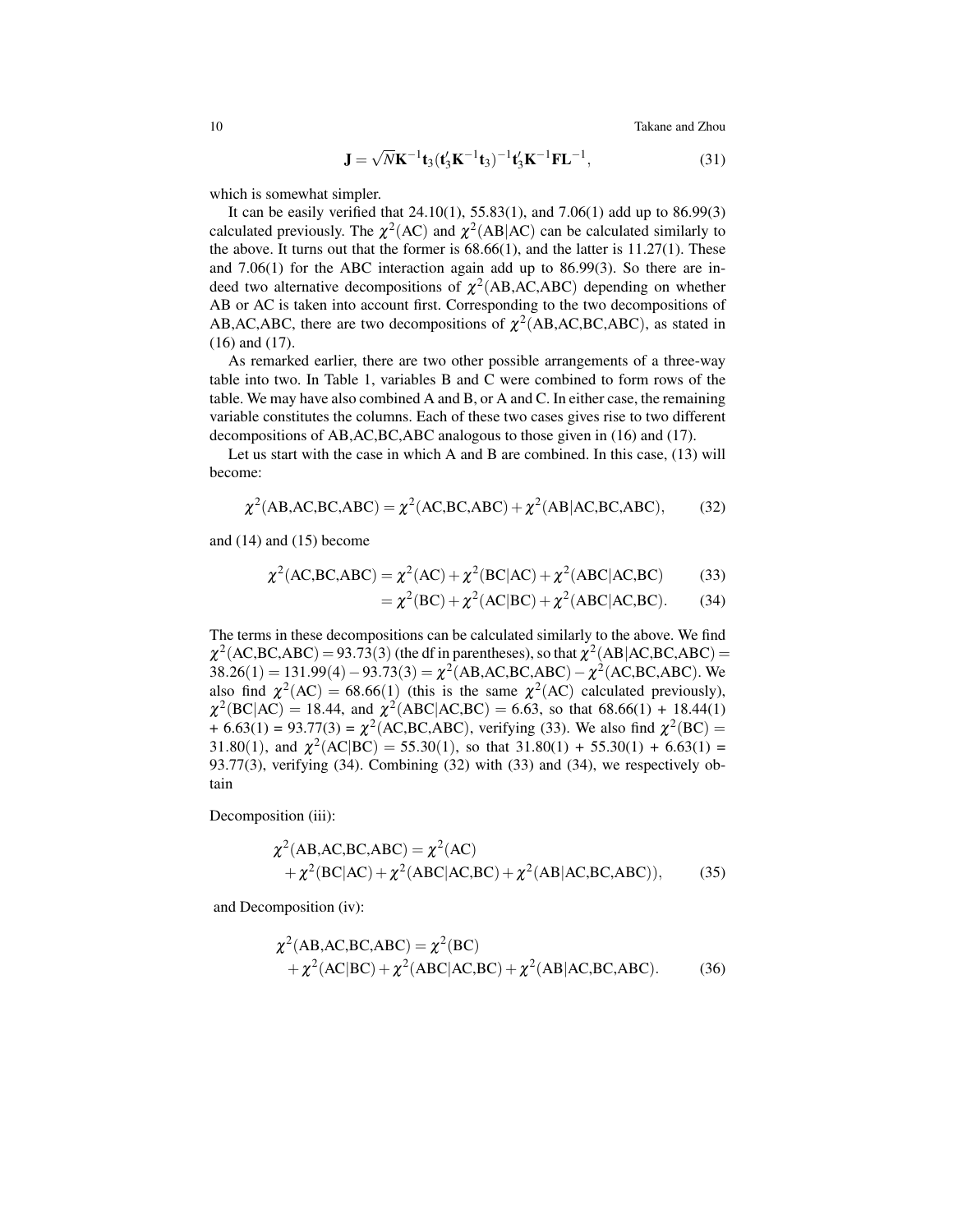Similarly, when A and C are combined, we obtain

$$
\chi^2(AB, AC, BC, ABC) = \chi^2(AB, BC, ABC) + \chi^2(AC|AB, BC, ABC),
$$
 (37)

and

$$
\chi^2(AB, BC, ABC) = \chi^2(AB) + \chi^2(BC|AB) + \chi^2(ABC|AB, BC)
$$
 (38)

$$
= \chi^2(BC) + \chi^2(AB|BC) + \chi^2(ABC|AB, BC). \tag{39}
$$

For the illustrative data we have been using, we find  $\chi^2(AB, BC, ABC) = 49.96(3)$ , so that  $\chi^2(AC|AB, BC, ABC) = 82.03(1) = 131.99(4) - 49.96(3) = \chi^2(AB, AC, BC,$ ABC) –  $\chi^2$ (AB,BC,ABC). We also find  $\chi^2$ (AB) = 24.10(1) (this is the same  $\chi^2(AB)$  calculated previously),  $\chi^2(BC|AB) = 19.18(1)$ , and  $\chi^2(ABC|AB, BC) =$ 6.35(1), so that  $24.10(1) + 19.51(1) + 6.35(1) = 49.96(3) = \chi^2(AB, BC, ABC)$ , verifying (38). We also find  $\chi^2(BC) = 31.80(1)$  (this is the same  $\chi^2(BC)$  calculated before), and  $\chi^2(AB|BC) = 1181(1)$ , so that  $31.80(1) + 11.81(1) + 6.35(1) = 49.96(3)$ , verifying (39). Combining (37) with (38) and (39), we obtain the fifth and sixth decompositions of  $\chi^2$ (AB,AC,BC,ABC).

Decomposition (v):

$$
\chi^2(AB, AC, BC, ABC) = \chi^2(AB)
$$
  
+ 
$$
\chi^2(BC|AB) + \chi^2(ABC|AB, BC) + \chi^2(AC|AB, BC, ABC),
$$
 (40)

and Decomposistion (vi):

$$
\chi^2(AB, AC, BC, ABC) = \chi^2(BC)
$$
  
+  $\chi^2(AB|BC) + \chi^2(ABC|AB, BC) + \chi^2(AC|AB, BC, ABC).$  (41)

Altogether we obtain (at least) six fundamental decompositions of Pearson's chi-square statistic for a three-way contingency table. Lancaster (1951) defined  $\chi^2$ (ABC|AB,AC,BC) by

$$
\chi^2(\text{ABC}|\text{AB}, \text{AC}, \text{BC})
$$
  
= 
$$
\chi^2(\text{AB}, \text{AC}, \text{BC}, \text{ABC}) - \chi^2(\text{AB}) - \chi^2(\text{AC}) - \chi^2(\text{BC}).
$$
 (42)

Then,  $\chi^2$ (ABC|AB,AC,BC) is unique. However, as has been noted earlier,  $\chi^2$ (AB),  $\chi^2(AC)$ , and  $\chi^2(BC)$  are usually not independent from each other, and consequently, χ 2 (ABC*|*AB,AC,BC) may not follow an asymptotic chi-square distribution (Placket, 1962).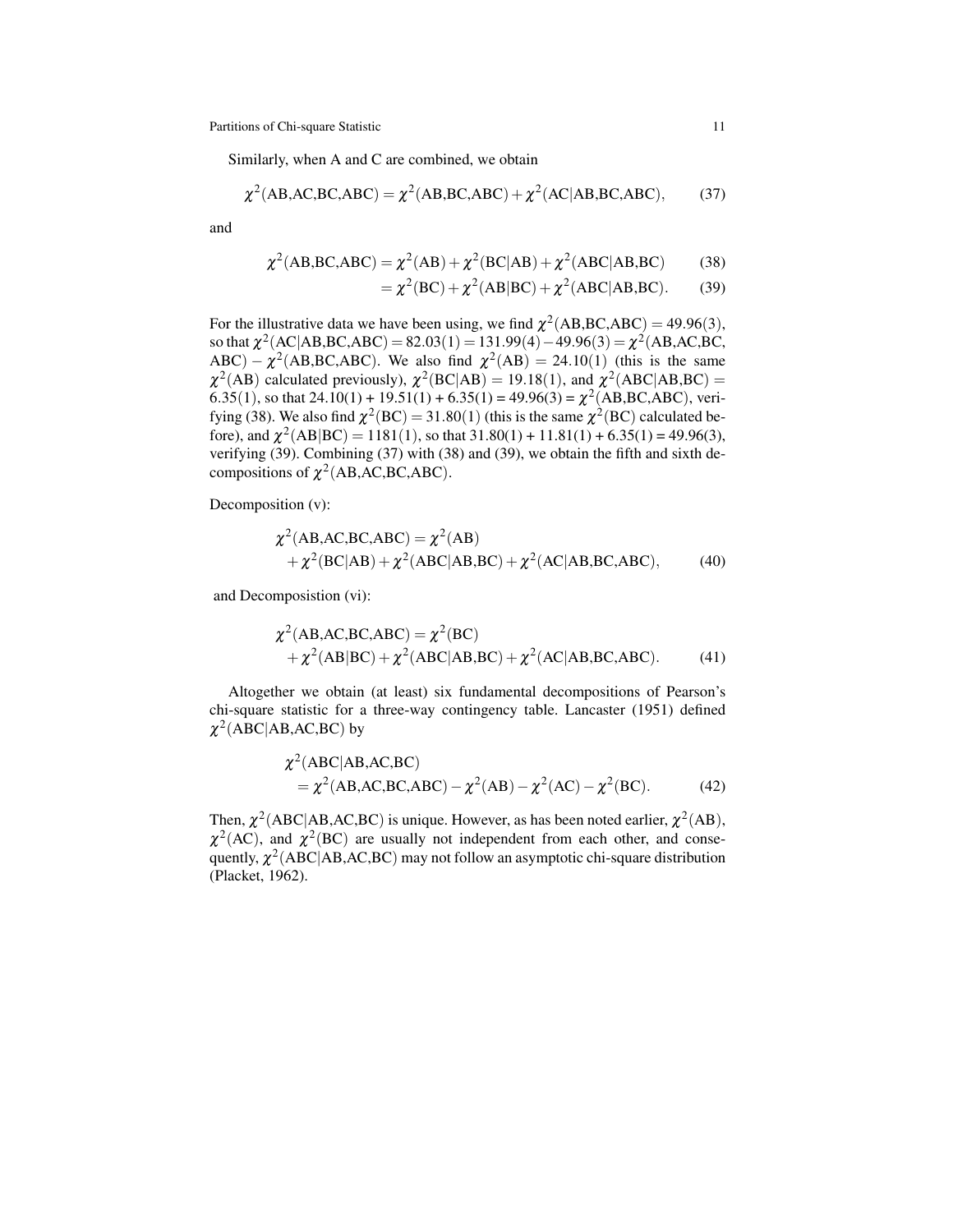#### 4 Analogous Decompositions of the Log LR Statistic

In this section, we discuss decompositions of the log LR chi-square statistic analogous to Decompositions (i) through (vi). The log LR statistic for a three-way contingency table is defined as

$$
LR_{CBA-C-B-A+2} = -2 \sum_{c=1}^{C} \sum_{b=1}^{B} \sum_{a=1}^{A} f_{cba} \log \frac{f_{cba}}{\hat{p}_c \hat{p}_b \hat{p}_a}.
$$
 (43)

This statistic, like Pearson's chi-square statistic, represents the departure from the three-way independence model, and reflects the joint effects of AB, AC, BC, and ABC (i.e., AB,AC,BC,ABC). Similarly to the case of Pearson's chi-square statistic, these four effects are not mutually independent, and consequently their joint effects cannot be obtained by their sum. We find the effect of AB,AC,BC,ABC to be 120.59 for the data given in Table 1, using the above formula.

In this section, we first take a heuristic approach to get an intuitive idea about proper decompositions. We then present a theory due to Cheng et al. (2006) to back up our intuition. Our heuristic approach begins with analyzing the data in Table 1 by log linear models. In log linear analysis, no reduction of a three-way table into a two-way format is necessary in contrast to Pearson's statistic. The three variables are treated completely symmetrically.

We first ran the "Hiloglinear" procedure in SPSS. We obtained the three-way interaction effect of  $LR(ABC|AB, AC, BC) = 6.82(1)$ . We also obtained the joint effects of three two-way interactions of  $LR(AB, AC, BC) = 113.77(3)$ . The three individual two-way interaction effects (these were the two-way interactions eliminating all other two-way interactions) were found to be  $LR(AB|AC,BC) = 12.22(1)$ ,  $LR(AC|AB, BC) = 57.54(1)$ , and  $LR(BC|AB, AC) = 20.00(1)$ . These effects do not add up to *LR*(AB,AC,BC), as  $12.22 + 57.54 + 20.00 = 89.76 \neq 113.77$ . Note that in log linear analysis, only the independence or conditional independence models can be fitted non-iteratively, which implies that none of the above quantities can be calculated in closed form.

In order to find proper constituents of the joint two-way interaction effects, we had to run another log liner analysis procedure in SPSS called "Loglinear", which provided individual two-way interaction effects ignoring the other two-way interaction effects. They were found to be  $LR(AB) = 24.23(1)$ ,  $LR(AC) = 69.54(1)$ , and  $LR(BC) = 32.04(1)$ . These quantities can be calculated in closed form. They do not add up to *LR*(AB,AC,BC), either, as  $24.23 + 69.54 + 32.02 = 125.79 \neq 113.77$ . However, we find

$$
LR(AB) + LR(AC) + LR(BC|AB, AC)
$$
  
= 24.23 + 69.54 + 20.00 = 113.77 =  $LR(AB, AC, BC)$ , (44)

$$
LR(AC) + LR(BC) + LR(AB|AC, BC)
$$
  
= 69.54 + 32.02 + 12.22 = 113.77 =  $LR(AB, AC, BC)$ , (45)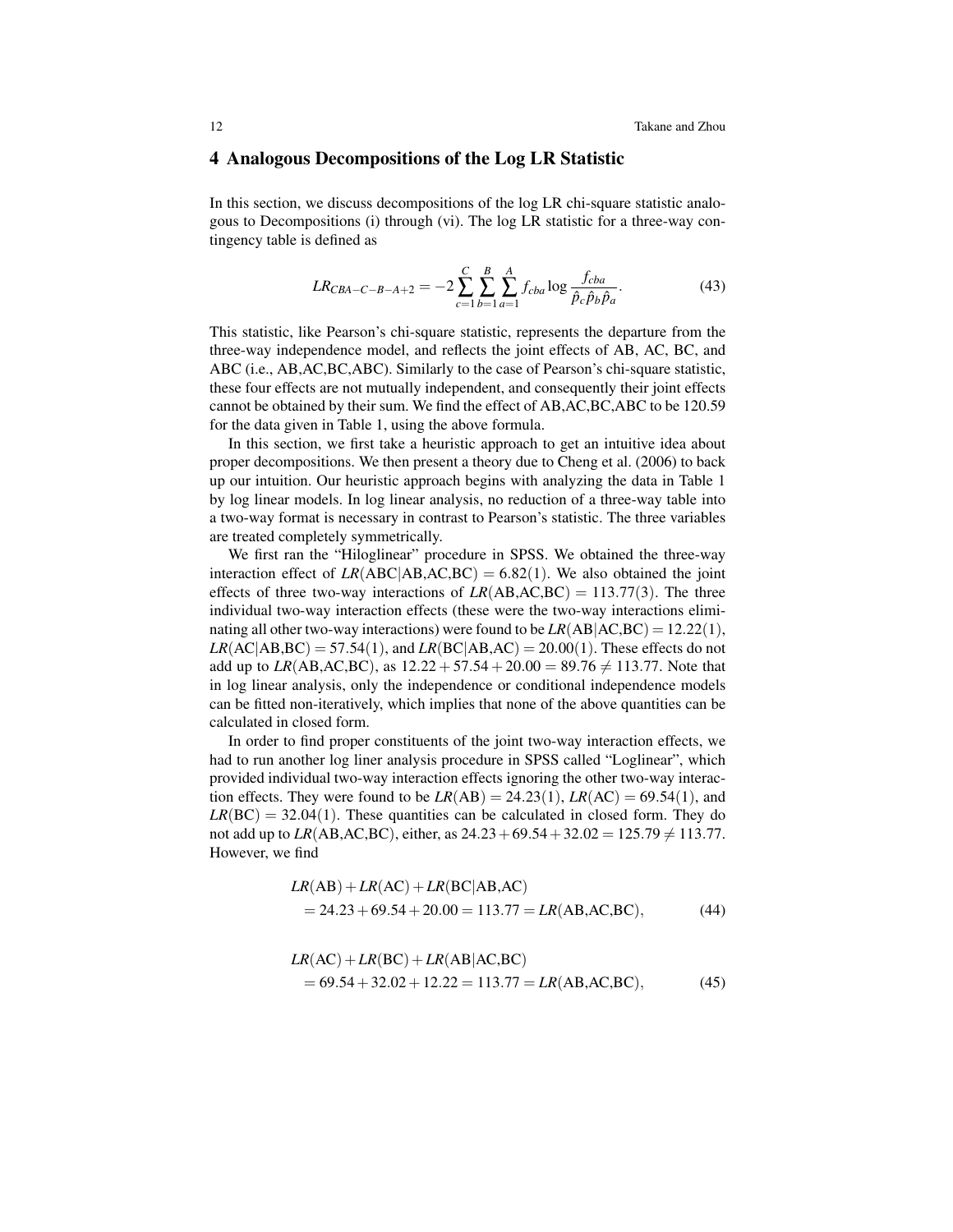and

$$
LR(AB) + LR(BC) + LR(AC|AB, BC)
$$
  
= 32.02 + 24.23 + 57.54 = 113.77 = LR(AB, AC, BC). (46)

That is, we cannot add the three two-way interactions all ignoring the other two to obtain their joint effects. One of the three must be the two-way interaction eliminating the other two.

Adding one more term,  $LR(ABC|AB, AC, BC) = 6.82$ , to the above identities, we obtain three alternative decompositions of

$$
LR(AB, AC, BC, ABC)
$$
  
=  $LR(AB, AC, BC) + LR(ABC|AB, AC, BC) = 113.77 + 6.82 = 120.59, (47)$ 

namely, Decomposition (a):

$$
LR(AB, AC, BC, ABC)
$$
  
=  $LR(AB) + LR(AC) + LR(BC|AB, AC) + LR(ABC|AB, AC, BC)$ , (48)

Decomposition (b):

$$
LR(AB, AC, BC, ABC)
$$
  
=  $LR(AC) + LR(BC) + LR(AB|AC, BC) + LR(ABC|AB, AC, BC)$ , (49)

and Decomposition (c):

$$
LR(AB, AC, BC, ABC)
$$
  
=  $LR(AB) + LR(BC) + LR(AC|AB, BC) + LR(ABC|AB, AC, BC).$  (50)

It is obvious that Decomposition (a) "corresponds" with Decompositions (i) and (ii), (b) with (iii) and (iv), and (c) with (v) and (vi) for Pearson's chi-square statistic.

These three decompositions are consistent with Cheng et al.'s (2006) decompositions derived rigorously through information identities. Cheng et al., however, arrived at these decompositions via a somewhat different route. They first derived the sum of the last two terms in each of the above three decompositions. For example, they first obtained  $LR^*(BC|A) \equiv LR(BC|AB,AC) + LR(ABC|AB,AC,BC)$ for Decomposition (a). This quantity can be calculated in closed form using the information identities, whereas neither of the two terms on the right-hand side can. Cheng et al. (2006) called the quantity on the left-hand side, i.e., *LR∗* (BC*|*A), the conditional dependence between B and C across levels of A (or the simple two-way interaction between B and C across levels of A). They then split this into two additive terms on the right-hand side, *LR*(BC*|*AB,AC) (*LR*(BC*||*A) in their notation) and *LR*(ABC*|*AB,AC,BC), by way of log linear analysis. The first term was interpreted as the uniform part, and the second as the non-uniform part, of the conditional dependence between B and C across levels of A (or equivalently, the homogeneous and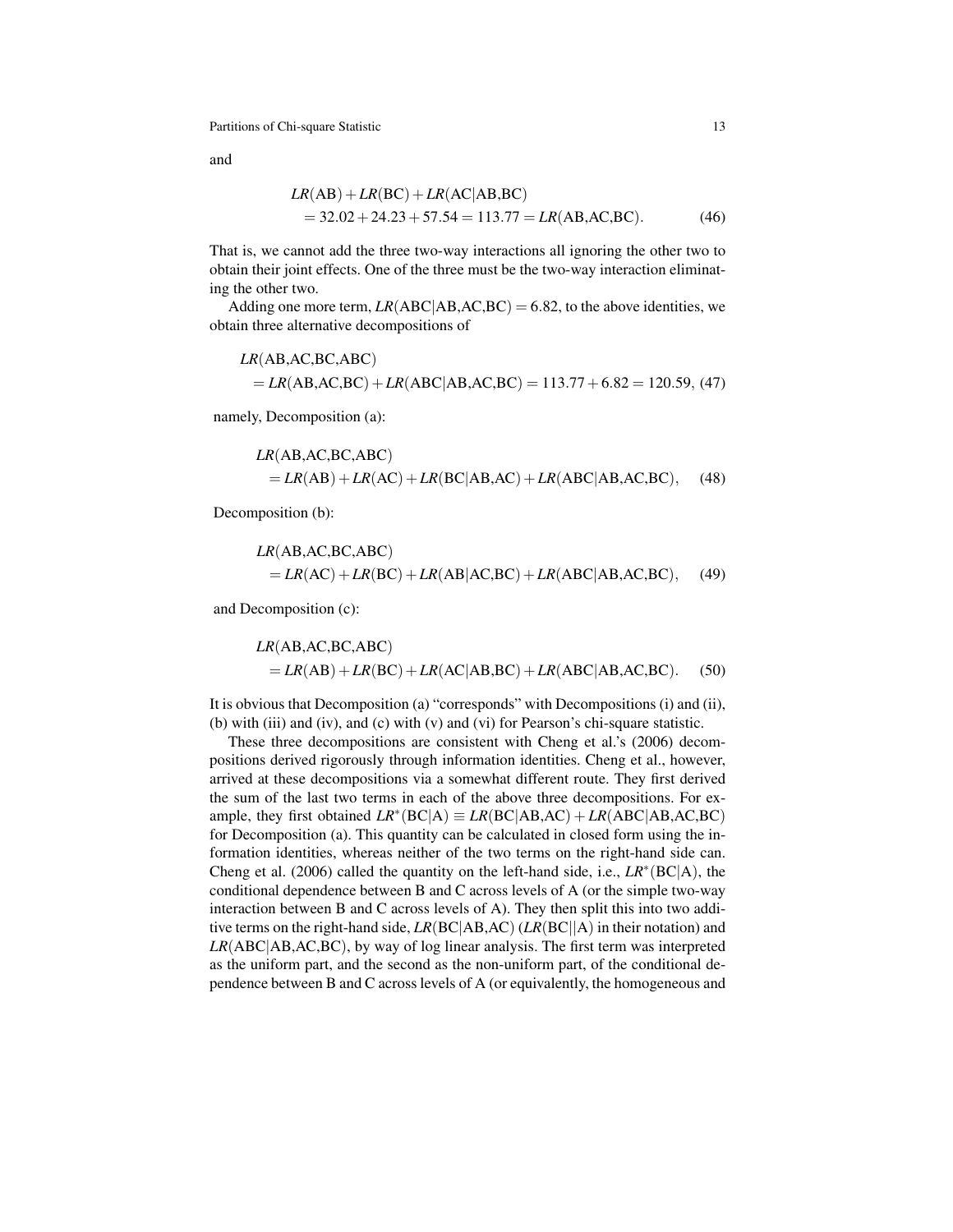heterogenous aspects of the simple two-way interactions between B and C across levels of A). In our framework, the former is interpreted as the BC interaction eliminating the effects of AB and AC. It is interesting to find that this effect is equivalent to the uniform part of the simple two-way interactions. The latter is nothing but the three-way interaction among A, B, and C eliminating the joint effects of AB, AC, and BC. Similar remarks can be made for Decompositions (b) and (c).

### 5 Discussion

As has been observed in the previous section, the order in which two two-way interactions ignoring the other two are accounted for make no difference in the log LR statistic, while it does in Pearson's chi-square statistic. In fact, we have

$$
LR(AB) = LR(AB|AC) = LR(AB|BC) \neq LR(AB|AC, BC), \tag{51}
$$

$$
LR(AC) = LR(AC|AB) = LR(AC|BC) \neq LR(AC|AB, BC), \tag{52}
$$

and

$$
LR(BC) = LR(BC|AB) = LR(BC|AC) \neq LR(BC|AB, AC),
$$
 (53)

while the four versions of the AB interaction effects for Pearson's chi-square,  $\chi^2(AB)$ ,  $\chi^2(AB|AC)$ ,  $\chi^2(AB|BC)$ , and  $\chi^2(AB|AC, BC, ABC)$ ), are all distinct, and so are the four versions of AC and BC. Also, there is a single unique three-way interaction in the decompositions the log LR statistic (*LR*(ABC*|*AB,AC,BC)), while there are three distinct versions of the three-way interaction effect for Pearson's chisquare,  $(\chi^2(ABC|AB,AC), \chi^2(ABC|AB,BC),$  and  $\chi^2(ABC|AC,BC)$ ). These differences stem from the fact that there is no way to evaluate  $\chi^2(AB, AC, BC)$  in the latter, which in turn is more fundamentally caused by the fact that a three-way table must always be reduced to a two-way table to obtain the decompositions of Pearson's statistic. This prevents us from obtaining quantities such as  $\chi^2(AB|AC,BC)$ ,  $\chi^2$ (AC|AB,BC),  $\chi^2$ (BC|AB,AC), and  $\chi^2$ (ABC|AB,AC,BC).

Having fewer distinct terms in the decompositions of the log LR statistic may be a point in its favor over Pearson's statistic. However, there are still three alternative decompositions for the former. A choice among them may not be straightforward. This is particularly so because log linear analysis treats all variables symmetrically, yet the resultant decompositions are not symmetric.

The fact that Pearson's chi-square statistic has six alternative decompositions is surely a bit unwieldy. However, if one layout of a three-way table into a two-way format is in some sense more natural than the other two, this number is reduced to two, which differ from each other only in a minor way. Such is the case when analysis of contingency tables is conducted in predictive settings, and yet a symmetric measure of association such as Pearson's statistic is in order. In CCA, for example, one of the variables is typically taken as the criterion variable, while the others are used as predictor variables. There are also other considerations to be taken into ac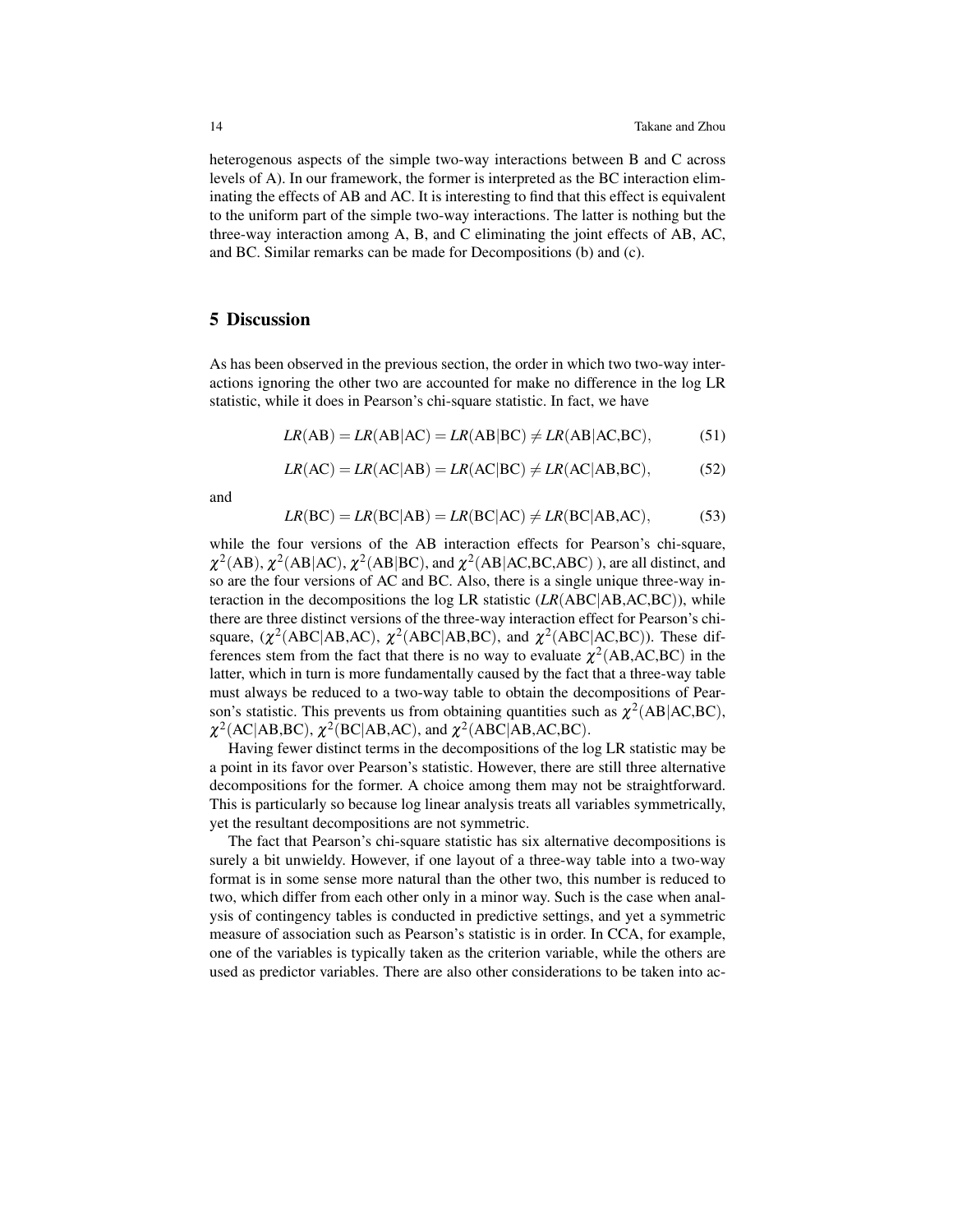count. Pearson's chi-square statistic is known to approach a chi-square distribution more quickly than the log LR statistic. It is also the case that all the terms in the decompositions of Pearson's chi-square can be calculated in closed form, whereas some of the terms in the log LR statistic must be obtained iteratively.

It may also be pointed out that there seems to be a "cultural" difference between log linear analysis (based on the log LR statistic) and CA (based on Pearson's statistic). The former tends to focus on residual effects (eliminating effects). If we fit the AB interaction effect, for example, we get the deviation chi-square of this model from the saturated model. It represents the effects of all variables not included in the model eliminating AB. To obtain the effect of AB ignoring all other variables we have to subtract this value from the independence chi-square representing the deviation of the independence model from the saturated model. To obtain the AB interaction effect eliminating some other effects, we have to fit the model with these "some other effects" only, and the model with the additional effect of AB, and take the difference in chi-square values between the two models. In CA, on the other hand, the chi-square value due to AB ignoring other effects is obtained directly by the difference between the fitted model and the independence model. We need an extra step to obtain a residual effect representing the effect of a variable not included in the fitted model, which amounts to taking the difference in chi-square between the saturated model (which is equal to Pearson's chi-square for the total association) and the fitted model. A notable exception is van der Heijden and Meijerink (1989), who attempted to analyze residual effects in constrained CA. In the present authors' view, both analyses (analyses of the fitted models and the residual effects) are equally important, as has been emphasized by Takane and Jung (2009a).

Cheng et al. (2007) attempts to extend their approach to higher-order designs, thereby generalizing their decompositions of the log LR statistic. Presumably, similar things could be done for Pearson's chi-square statistic.

Acknowledgements The work reported in this paper has been supported by the Social Sciences and Humanities Research Council of Canada (SSHRC) grant 36952, and by the Natural Sciences and Engineering Research Council of Canada (NSERC) discovery grant 10630 to the first author.

#### References

- 1. Andersen, E. B. (1980). *Discrete statistical models with social science applications*. Amsterdam: North Holland.
- 2. Anderson, T. W. (1951). Estimating linear restrictions on regression coefficients for multivariate normal distributions. *Annals of Mathematical Statistics*, 22, 327–351.
- 3. Bartlett, M. S. (1935). Contingency table interactions. *Journal of the Royal Statistical Society, Series B*, 2, 248–252.
- 4. Bishop, Y. M. M., Fienberg, S. E., & Holland, P. W. (1975). *Discrete multivariate analysis: Theory and practice*. Cambridge: MIT Press.
- 5. Böckenholt, U., & Böckenholt, I. (1990). Canonical analysis of contingency tables with linear constraints. *Psychometrika*, 55, 633–639.